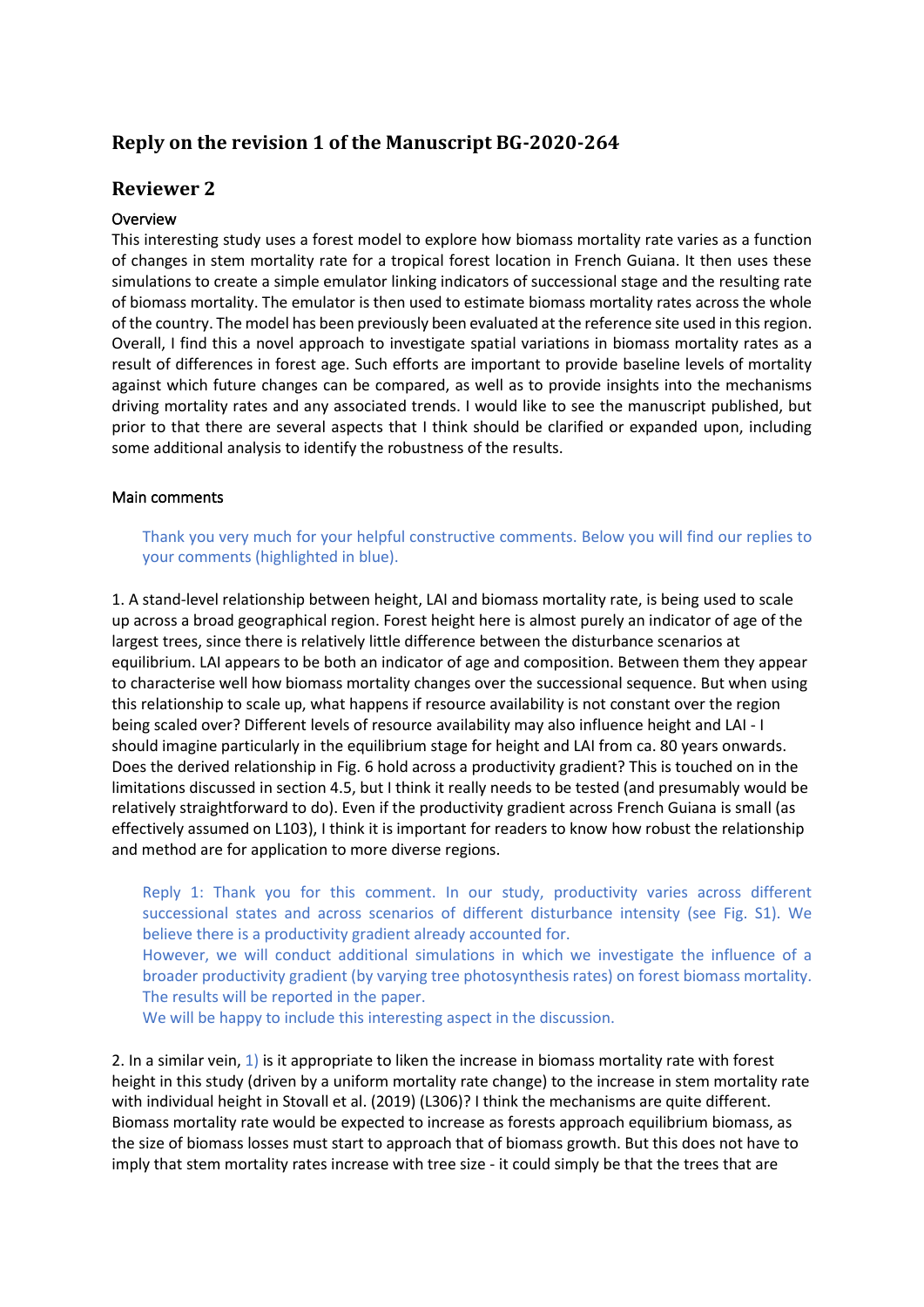dying are typically larger. This is distinct from a mechanism in which individual tree mortality rates scale with individual height (e.g. Holzwarth et al., 2013; Rowland et al., 2015; Stovall et al., 2019). I suggest to add a bit more nuance in the discussion of this point. 2) As an alternative comparison, in section 4.2, can the regression slopes instead be linked to the biogeographical patterns for the wider region from Johnson et al. (2016)? These patterns have been linked to a gradient in disturbance intensity and whilst Johnson et al. present biomass and stem mortality, rather than height and biomass mortality, FORMIND is simulating all components, facilitating a comparison.

Reply 2: Thank you for this comment.

@ 1: We agree with you and we will add your helpful thoughts to the discussion section.  $\omega$  2: Thank you for the literature, which we will take up in the discussion. Johnson et al. (2016) investigate forests of the entire Amazon region. Without conducting further research, the regression model should not be applied to other forest types (other than Terra Firme forests). We will provide additional extrapolations using our regression model on remote sensing products from LAI and forest height of the Guiana Shield (outside French Guiana). Then, we will compare our results of biomass mortality with values from the study of Johnson et al. (2016).

3. It would also be good to see some independent evaluation of the extrapolation. Whilst observations for biomass mortality in the region are likely rather hard to come by, how similar is FORMIND simulated height and LAI to the Simard et al. and MODIS data used for the extrapolation? Are they very close to each other, or is a correction factor needed to account for biases in one or the other? I wonder if you could also compare biomass mortality rate with that from other plots in the Guiana Shield provided in Brienen et al. (2015)?

Reply 3: Thank you very much. No correction factors were required for the extrapolation. A comparison shows the density distributions of both data sets of LAI and forest height with the ranges of FORMIND's simulation results (see figure 1). We will include such information in the results part and discuss their implications.



Figure 1: Density distributions of remotely sensed forest height (left panel) and LAI (right panel) of French Guiana. FORMIND simulations are distributed in similar ranges (green area).In order to show the quality of the country-wide biomass mortality estimations, we will compare the map with empirical data from different empirical sources (e.g., Brienen et al., 2015; Soong et al., 2020).

4. In section 4.4 it is stated that the new framework allows to assess residence time as a functional of successional stage, but I think this is a bit misleading. The term residence time comes loaded with implications about how long carbon stays in the system. But in a transient system (as opposed to an equilibrium one), this does not hold for the kind of calculation used here, and during succession the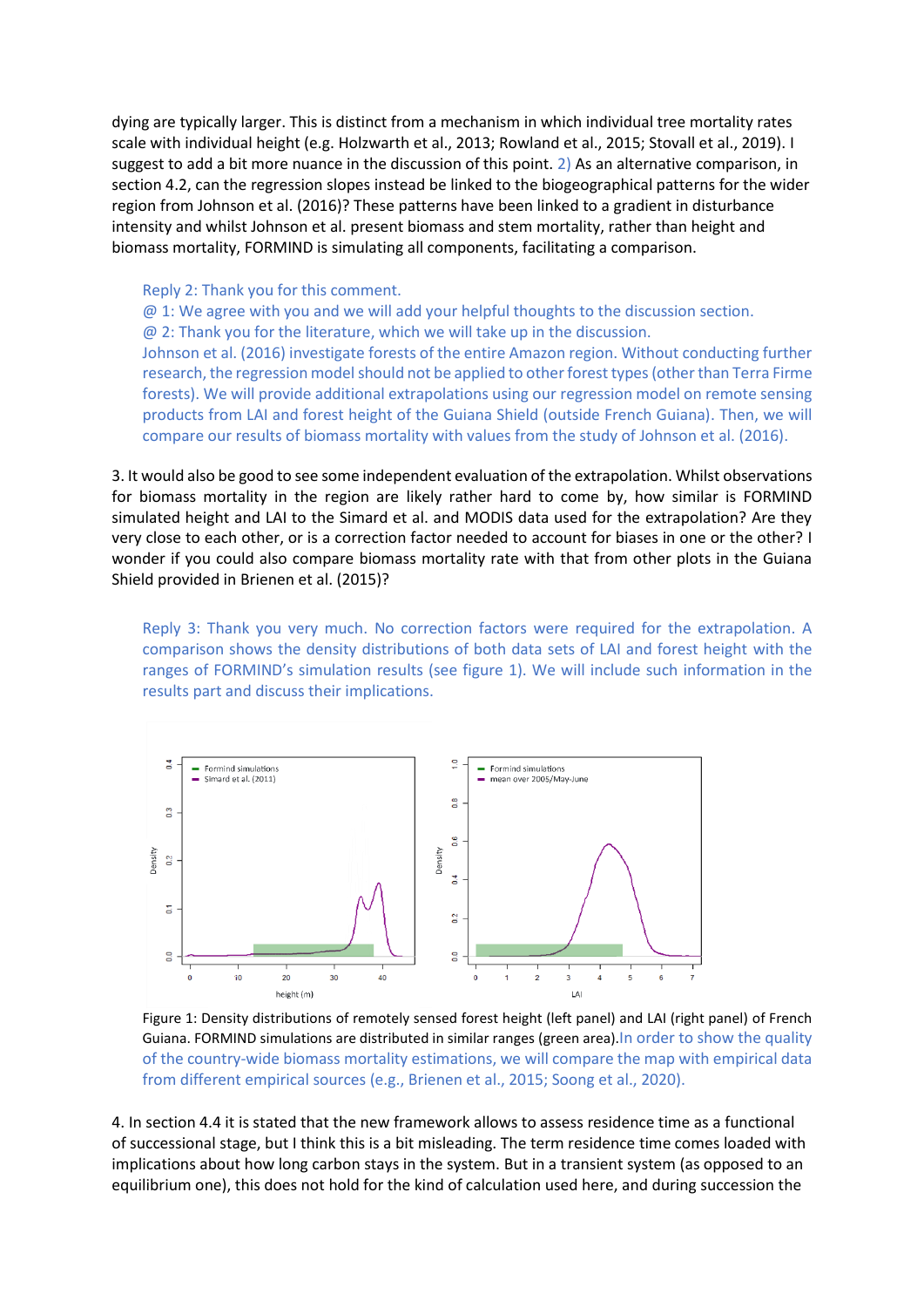deviation from equilibrium is quite marked. The mean time a molecule of C entering a 50-year-old forest remains in that forest will likely be very different to the reciprocal of the biomass mortality rate at 50 years, because that molecule is more likely than its predecessors to be incorporated into a longer-lived later-successional PFT. In comparison, the biomass mortality rate is equivalently normalised to biomass but does not come with the same implications – it is unambiguously the rate at which carbon is currently leaving the system at that moment. I suggest only to use the concept of residence time here when averaging over the whole region (and then to term it turnover time, following Sierra et al., 2017).

Reply 4: Thank you for pointing this out. We agree with the reviewer's suggestion and will change the terminology of the term to "turnover time".

5. The result that net primary production remained stable is very interesting and neat. But can you add a bit more discussion about what this result is ultimately based on? To what extent is it an emergent outcome of the model, versus an assumption that went into the PFT parameterisation?

Reply 5: Thank you. We will take up the reviewer's suggestion of broadening the discussion on stable NPP. Although NPP in the old-growth phase is comparable across all scenarios, the functional composition of PFTs differs. We will study the proportion of pioneers and the mean longevity of trees more intensively as this seems to be the explanation behind the phenomenon.

6. Equation 3 implies that GPP = AGB\_dead, which cannot be the case, as autotrophic respiration, allocation to soft tissue and allocation belowground need to be subtracted from GPP in order to get to woody NPP (i.e. woody biomass increment), which would be considered equivalent to AGB\_dead at equilibrium (assuming that AGB is only counting the woody component of the total biomass). So, the tau obtained from AGB\_total/GPP would be much smaller than that from AGB\_total/AGB\_dead. As FORMIND simulates GPP, a turnover time metric for comparison with Carvalhais et al. (2014) could be calculated, but it should be defined separately to the biomass turnover time with respect to mortality.

Reply 6: Thank you for pointing this out. We will correct the derivations of the equations concerning turnover time.

7. The LAI and height products used for extrapolation have errors associated with them. To what extent do these errors propagate through to uncertainty in the biomass mortality rates? I think Fig. 7 should be associated with an error field at least based on the input uncertainty, if not also the uncertainty in the regression fit.

Reply 7: Thank you. We will perform an uncertainty analysis to evaluate (1) the impact of the errors associated with the remote sensing products used and (2) the errors related to the linear regression model. The comparison of the map with empirical data (see our reply 3) will also contribute to the error assessment.

8. Why only 1 month of LAI data (L170)? Doesn't this expose your results to potential seasonal LAI variations? Wouldn't an average over several years provide a more like for- like comparison with the model output?

Thank you for the hint that LAI is very volatile. We will incorporate the mean of the MODIS LAI data by using a longer data series (from the same month as the ICESat data used for Simard's forest height map). We will also investigate the sensitivity of our workflow concerning variations in LAI (see reply 1).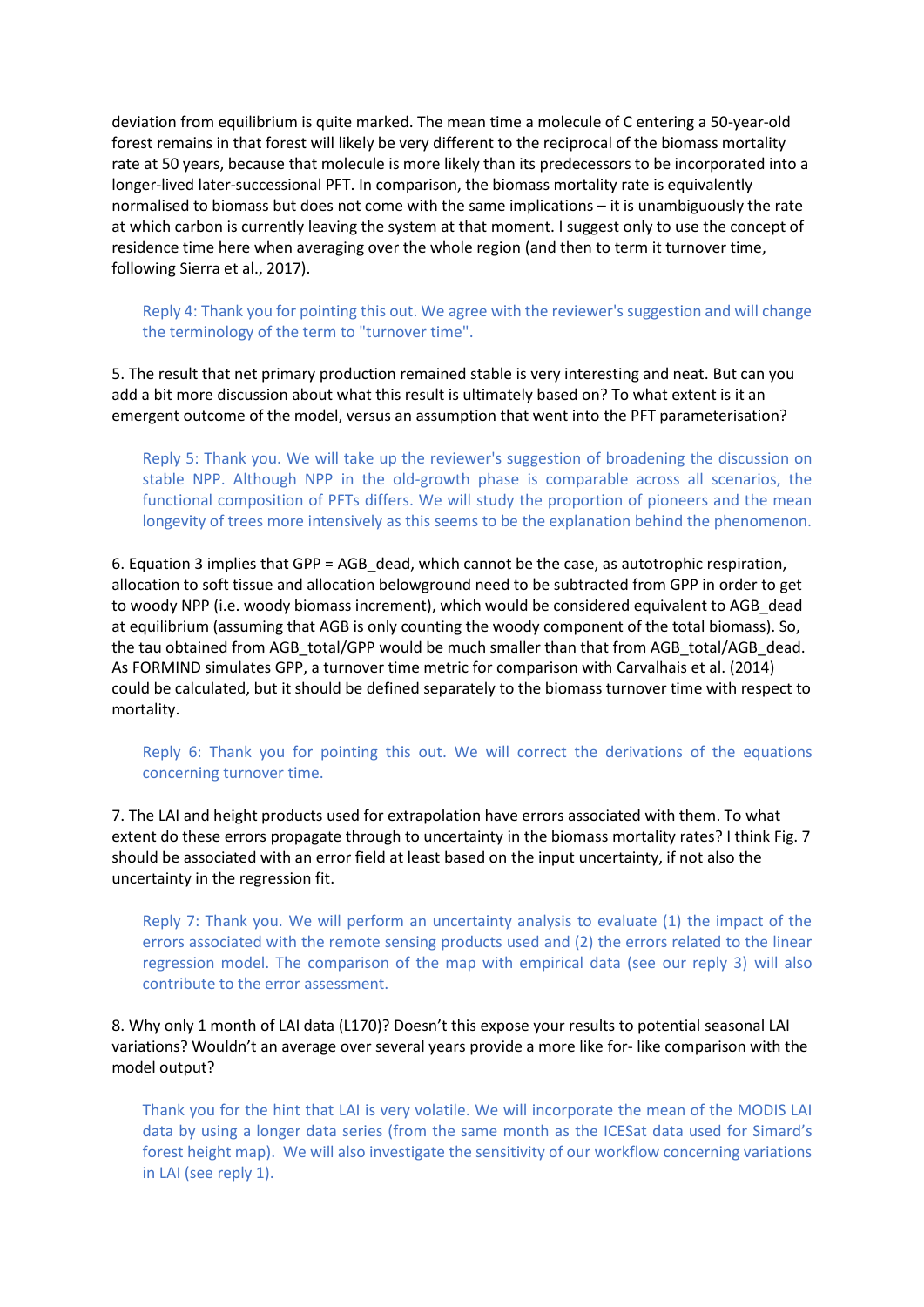### Minor comments

line 33. Imprecise statement. 471 Pg C is much less than half of the terrestrial carbon stock (assuming vegetation + soils) given most estimates. Given the reference to Pan et al. (2011), I think you mean "forest carbon stocks"?

Thank you. We will correct it in the text.

### l47. What is an, "increase in associated physiological mechanisms"?

We mean an expected higher frequency and intensity of mortality drivers may result in an increase in tree mortality due to related physiological mechanisms and interactions that may underlie increasing tree mortality in tropical forests (McDowell et al., 2018). We will revise the sentence.

l51. I always find disturbance a slippery term which can be used to refer to a very wide range of things. In this paragraph you give a general list of things that can be referred to as disturbances. I think you are defining disturbance as everything which is not related to competition, which is fine of course, but could you give an explicit definition of what is considered as disturbance for the purposes of this study?

Yes, we would introduce a definition of the term "disturbance" as follows: long-term increase in tree mortality which is not stand-replacing.

L191. GPP is not the right indicator for a statement about "fixing five times more carbon in biomass" (see above). Can you show woody NPP? Or simply say, "fixing five times more carbon"?

#### Thank you. Yes, we will add woody NPP.

Fig. 4. ODM is not included in the figure, just the caption.

#### ODM appears in the y-axis labeling as part of the mass unit of GPP and NPP.

L301. The statement needs refining. Tree height is the strongest predictor of tree mortality out of which basket of indicators? At the individual tree level other predictors can be very important (see e.g. Esquivel-Muelbert et al., 2020), so it needs to be clear what is being compared to what.

The statement refers to the two proxy variables LAI and forest height, which are included in the regression model (Eq. 5).

Besides LAI and forest height we pre-tested GPP, NPP, and biomass as possible proxy variables in different combinations (with and without interaction terms, with and without interceptions). We will add this information in the text.

L366. I would suggest that biomass mortality rates depended on functional composition and level of divergence of C input and output fluxes from equilibrium, with LAI and forest height being indicators of these, not the drivers themselves.

### Thank you. We agree and would paraphrase the text.

L396. "more biomass is dying", or, "biomass is dying at a faster rate"? (because the map shows rates, rather than fluxes).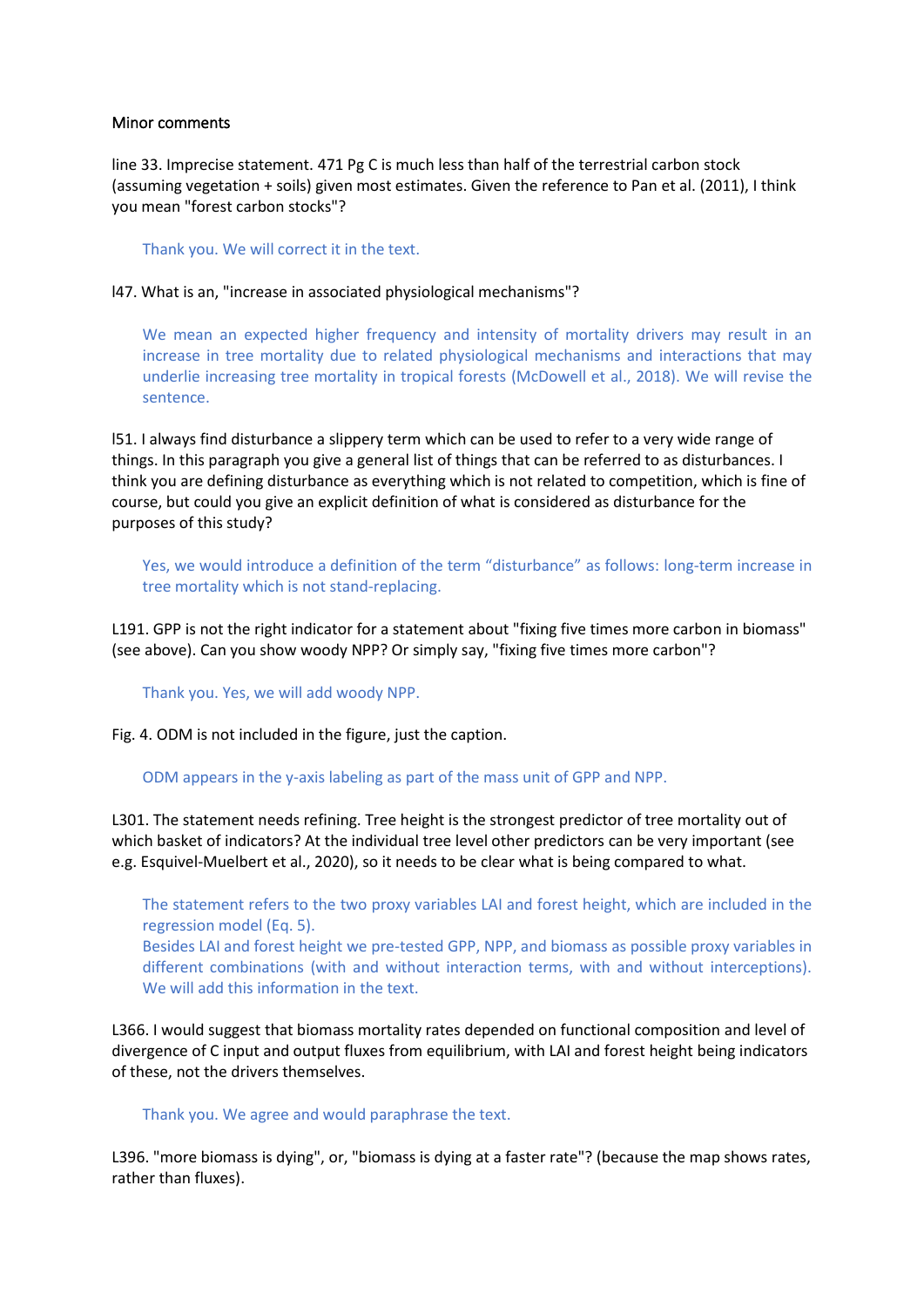#### Thank you for the hint. We would reformulate the text.

#### References suggested by Reviewer 2

Brienen, R. J. W., Phillips, O. L., Feldpausch, T. R., Gloor, E., Baker, T. R., Lloyd, J., Lopez-Gonzalez, G., Monteagudo Mendoza, A., Malhi, Y., Lewis, S. L., Vásquez Martinez, R., Alexiades, M., Álvarez Dávila, E. A., Alvarez-Loayza, P., Andrade, A., Aragão, L. E. O. C., Araujo Murakami, A., Arets, E. J. M. M., Arroyo, L., Aymard C., G. A., Bánki, O. S., Baraloto, C., Barroso, J. G., Bonal, D., Boot, R., Camargo, J. L., Castilho, C., Chama, V., Chao, K.-J., Chave, J., Comiskey, J. A., Cornejo, F., Da Costa, L., De Oliveira, E. A., Di Fiore, A., Erwin, T. L., Fauset, S., Forsthofer, M., Grahame, S. E., Groot, N. E., Herault, B., Higuchi, N., Honorio C., E., Keeling, H., Killeen, T., Laurance, W., Laurance, S., Licona, J.-C., Magnussen, W. E., Marimon, B. S., Marimon-Junior, B. H., Mendoza, C., Neill, D., Nogueira, E. M., Nunez, P., Pallqui Camacho, N. C., Parada, A., Pardo, G., Peacock, J., Pena-Claros, M., Pickavance, G. C., Pitman, N. C. A., Poorter, L., Prieto, A., Quesada, C. A., Ramírez, F., Ramírez- Angulo, H., Restrepo, Z., Roopsind, A., Rudas, A., Salomão, R. P., Schwarz, M., Silva, N., Silva-Espejo, J. E., Silveira, M., Stropp, J., Talbot, J., Ter Steege, H., Teran-Aguilar, J., Terborgh, J., Thomas-Caesar, R., Toledo, M., Torello-Raventos, M., Umetsu, R. K., Van Der Heijden, G. M. F., Van Der Hout, P., Guimaraes Vieira, I., Vieira, S. A., Vilanova, E., Vos, V. and Zagt, R. J.: Long-term decline of the Amazon carbon sink, Nature, 519(7543), 344–348, doi:10.1038/nature14283, 2015.

Esquivel-Muelbert, A., Phillips, O. L., Brienen, R. J. W., Fauset, S., Sullivan, M. J. P., Baker, T. R., Chao, K. J., Feldpausch, T. R., Gloor, E., Higuchi, N., Houwing-Duistermaat, J., Lloyd, J., Liu, H., Malhi, Y., Marimon, B., Marimon Junior, B. H., Monteagudo-Mendoza, A., Poorter, L., Silveira, M., Torre, E. V., Dávila, E. A., del Aguila Pasquel, J., Almeida, E., Loayza, P. A., Andrade, A., Aragão, L. E. O. C., Araujo-Murakami, A., Arets, E., Arroyo, L., Aymard C, G. A., Baisie, M., Baraloto, C., Camargo, P. B., Barroso, J., Blanc, L., Bonal, D., Bongers, F., Boot, R., Brown, F., Burban, B., Camargo, J. L., Castro, W., Moscoso, V. C., Chave, J., Comiskey, J., Valverde, F. C., da Costa, A. L., Cardozo, N. D., Di Fiore, A., Dourdain, A., Erwin, T., Llampazo, G. F., Vieira, I. C. G., Herrera, R., Honorio Coronado, E., Huamantupa-Chuquimaco, I., Jimenez-Rojas, E., Killeen, T., Laurance, S., Laurance, W., Levesley, A., Lewis, S. L., Ladvocat, K. L. L. M., Lopez-Gonzalez, G., Lovejoy, T., Meir, P., Mendoza, C., Morandi, P., Neill, D., Nogueira Lima, A. J., Vargas, P. N., de Oliveira, E. A., Camacho, N. P., Pardo, G., Peacock, J., Peña-Claros, M., Peñuela-Mora, M. C., Pickavance, G., Pipoly, J., Pitman, N., Prieto, A., Pugh, T. A. M., Quesada, C., Ramirez-Angulo, H., de Almeida Reis, S. M., Rejou-Machain, M., Correa, Z. R., Bayona, L. R., Rudas, A., Salomão, R., Serrano, J., Espejo, J. S., Silva, N., Singh, J., Stahl, C., Stropp, J., Swamy, V., Talbot, J., ter Steege, H., et al.: Tree mode of death and mortality risk factors across Amazon forests, Nat. Commun., 11(1), doi:10.1038/s41467-020-18996-3, 2020.

Holzwarth, F., Kahl, A., Bauhus, J. and Wirth, C.: Many ways to die – partitioning tree mortality dynamics in a near-natural mixed deciduous forest, J. Ecol., 101, 220–230, doi:10.1111/1365- 2745.12015, 2013.

Johnson, M. O., Galbraith, D., Gloor, E., H, D. D., Guimberteau, M., Rammig, A., Thonicke, K., Verbeeck, H., Monteagudo, A., Phillips, O. L., Brienen, R. J.W., Feldpausch, T. R., G, L. G., Fauset, S., Quesada, C. A., Christoffersen, B., Ciais, P., Gilvan, S., Kruijt, B., Meir, P., Moorcroft, P., Zhang, K., Alvarez, E. A., Amaral, I., Andrade, A., Aragao, L. E. O. C., Arets, E. J. M. M., Arroyo, L., Aymard, G. A., Baraloto, C., Barroso, J., Bonal, D., Boot, R., Camargo, J., Chave, J., F, C. V., Ferreira, L., Higuchi, N. and Honorio, E.: Variation in stem mortality rates determines patterns of aboveground biomass in Amazonian forests: implications for dynamic global vegetation models, Glob. Chang. Biol., 22(12), 3996–4013, doi:10.1111/gcb.13315, 2016.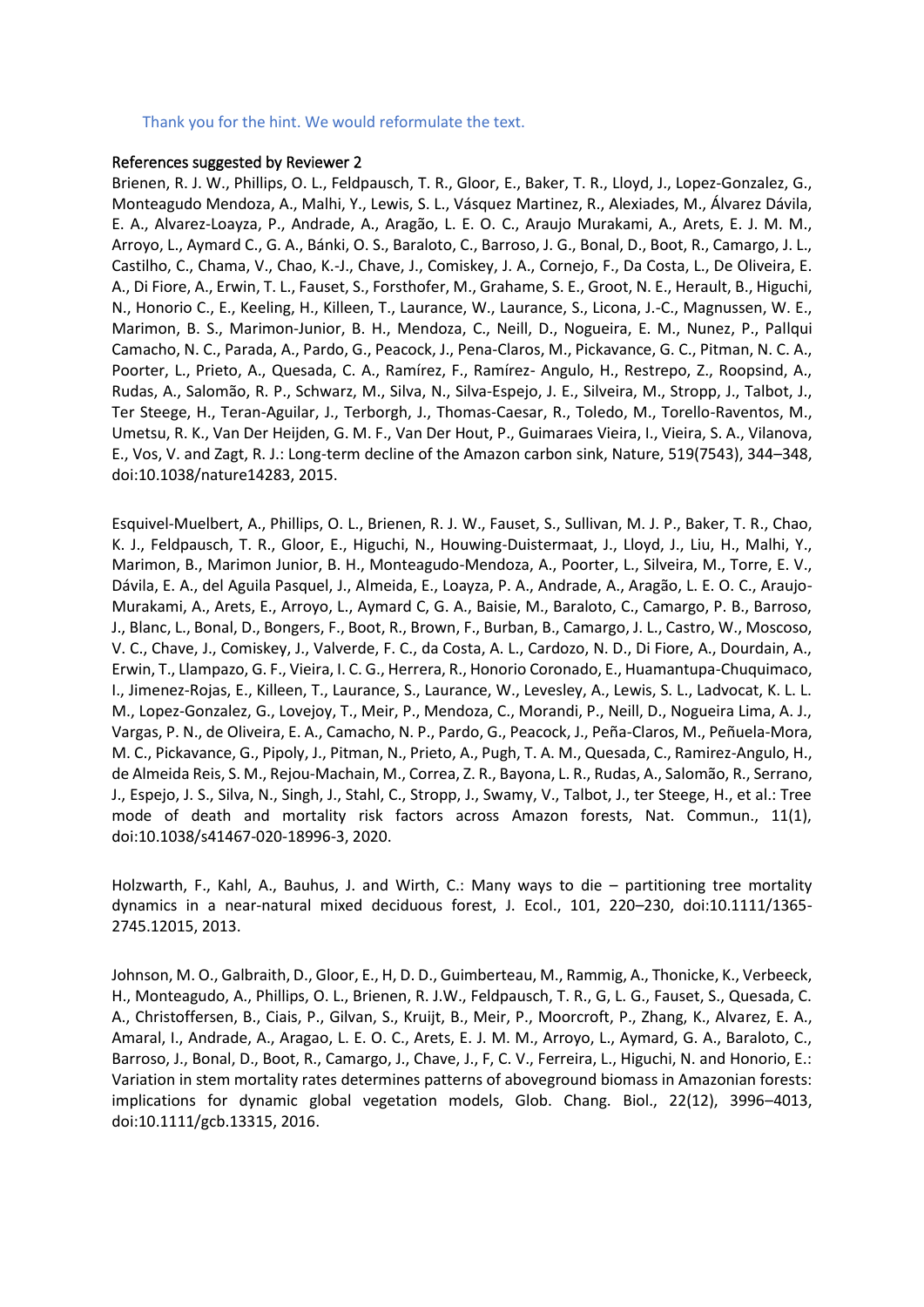Pan, Y., Birdsey, R. a, Fang, J., Houghton, R., Kauppi, P. E., Kurz, W. a, Phillips, O. L., Shvidenko, A., Lewis, S. L., Canadell, J. G., Ciais, P., Jackson, R. B., Pacala, S. W., McGuire, a D., Piao, S., Rautiainen, A., Sitch, S. and Hayes, D.: A large and persistent carbon sink in the world's forests., Science (80-. )., 333(6045), 988–93, doi:10.1126/science.1201609, 2011.

Rowland, L., da Costa, A. C. L., Galbraith, D. R., Oliveira, R. S., Binks, O. J., Oliveira, A. A. R., Pullen, A. M., Doughty, C. E., Metcalfe, D. B., Vasconcelos, S. S., Ferreira, L. V, Malhi, Y., Grace, J., Mencuccini, M. and Meir, P.: Death from drought in tropical forests is triggered by hydraulics not carbon starvation., Nature, 528(7580), 119–122, doi:10.1038/nature15539, 2015.

Sierra, C. A., Müller, M., Metzler, H., Manzoni, S. and Trumbore, S. E.: The muddle of ages, turnover, transit, and residence times in the carbon cycle, Glob. Chang. Biol., 23(5), 1763–1773, doi:10.1111/gcb.13556, 2017.

Stovall, A. E. L., Shugart, H. and Yang, X.: Tree height explains mortality risk during an intense drought, Nat. Commun., 10, 4385, doi:10.1038/s41467-019-12380-6, 2019.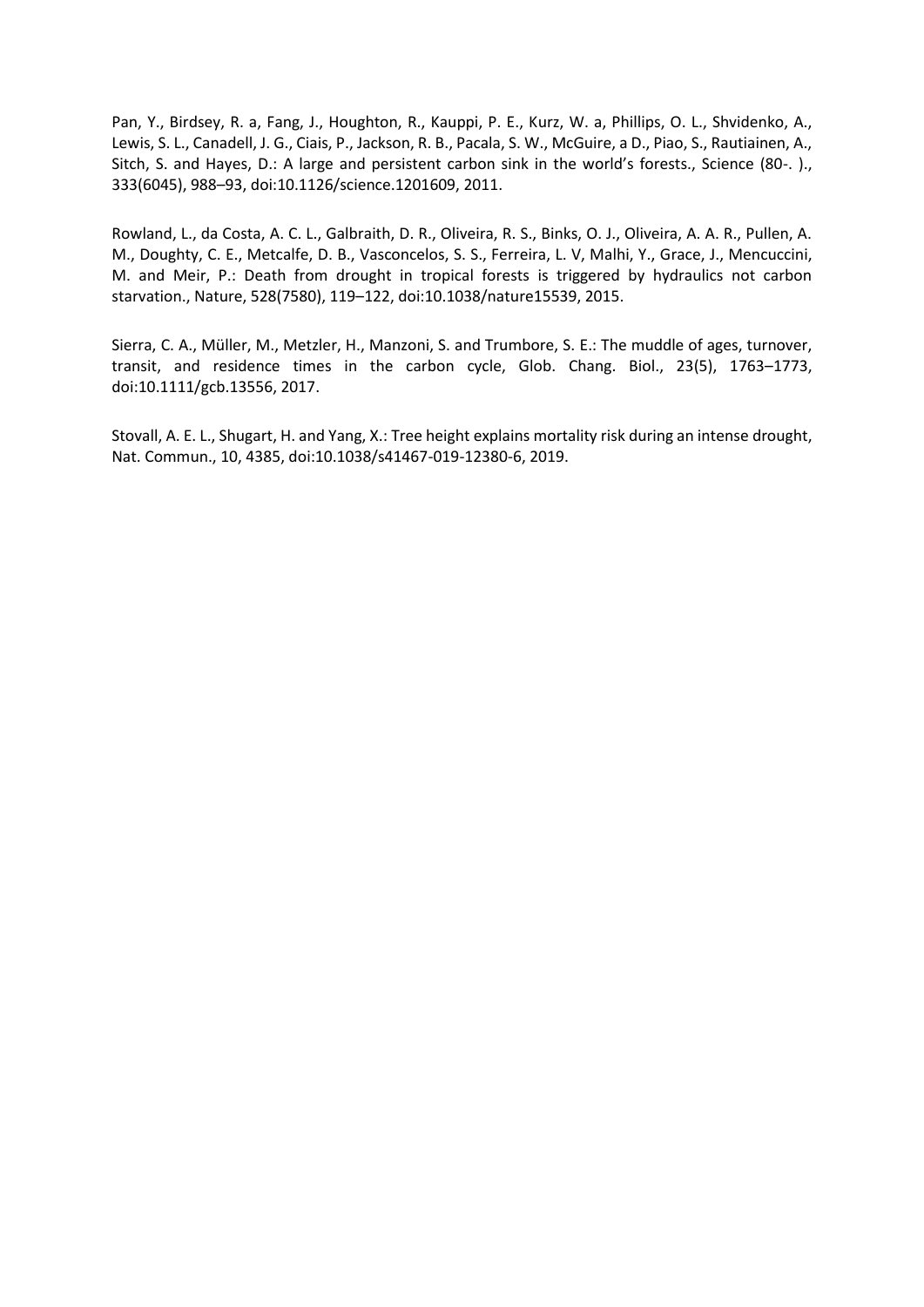# **Literature**

- Brienen, R. J. W., Phillips, O. L., Feldpausch, T. R., Gloor, E., Baker, T. R., Lloyd, J., Lopez-Gonzalez, G., Monteagudo-Mendoza, A., Malhi, Y., Lewis, S. L., Vásquez Martinez, R., Alexiades, M., Álvarez Dávila, E., Alvarez-Loayza, P., Andrade, A., Aragão, L. E. O. C., Araujo-Murakami, A., Arets, E. J. M. M., Arroyo, L., … Zagt, R. J. (2015). Long-term decline of the Amazon carbon sink. *Nature*, *519*(7543), 344–348. https://doi.org/10.1038/nature14283
- Fischer, R., Bohn, F., Dantas de Paula, M., Dislich, C., Groeneveld, J., Gutiérrez, A. G., Kazmierczak, M., Knapp, N., Lehmann, S., Paulick, S., Pütz, S., Rödig, E., Taubert, F., Köhler, P., & Huth, A. (2016). Lessons learned from applying a forest gap model to understand ecosystem and carbon dynamics of complex tropical forests. *Ecological Modelling*, *326*, 124–133. https://doi.org/10.1016/j.ecolmodel.2015.11.018
- Hammond, D. S. (2005). Tropical forests of the Guiana Shield: Ancient forests of the modern world. In *Tropical Forests of the Guiana Shield: Ancient Forests in a Modern World*. CABI Publishing. https://doi.org/10.1079/9780851995366.0000
- Hiltner, U., Bräuning, A., Huth, A., Fischer, R., & Hérault, B. (2018). Simulation of succession in a neotropical forest: High selective logging intensities prolong the recovery times of ecosystem functions. In *Forest Ecology and Management*. https://www.sciencedirect.com/science/article/pii/S0378112718311964
- Johnson, M. O., Galbraith, D., Gloor, M., De Deurwaerder, H., Guimberteau, M., Rammig, A., Thonicke, K., Verbeeck, H., von Randow, C., Monteagudo, A., Phillips, O. L., Brienen, R. J. W., Feldpausch, T. R., Lopez Gonzalez, G., Fauset, S., Quesada, C. A., Christoffersen, B., Ciais, P., Sampaio, G., … Baker, T. R. (2016). Variation in stem mortality rates determines patterns of above-ground biomass in Amazonian forests: implications for dynamic global vegetation models. *Global Change Biology*, *22*(12), 3996–4013. https://doi.org/10.1111/gcb.13315
- McDowell, N., Allen, C. D., Anderson-Teixeira, K., Brando, P., Brienen, R., Chambers, J., Christoffersen, B., Davies, S., Doughty, C., Duque, A., Espirito-Santo, F., Fisher, R., Fontes, C. G., Galbraith, D., Goodsman, D., Grossiord, C., Hartmann, H., Holm, J., Johnson, D. J., … Xu, X. (2018). Drivers and mechanisms of tree mortality in moist tropical forests. In *New Phytologist* (Vol. 219, Issue 3, pp. 851–869). Blackwell Publishing Ltd. https://doi.org/10.1111/nph.15027
- Myneni, R., Knyazikhin, Y., & Park, T. (2015). *MODIS/Terra+Aqua Leaf Area Index/FPAR 8-day L4 Global 500m SIN Grid V006*. NASA EOSDIS Land Processes DAAC. https://doi.org/doi.org/10.5067/MODIS/MCD15A2H.006
- Palace, M., Keller, M., Hurtt, G., & Frolking, S. (2012). A Review of Above Ground Necromass in Tropical Forests. In *Tropical Forests*. InTech. https://doi.org/10.5772/33085
- Simard, M., Pinto, N., Fisher, J. B., & Baccini, A. (2011). Mapping forest canopy height globally with spaceborne lidar. *Journal of Geophysical Research*, *116*(G4), G04021. https://doi.org/10.1029/2011JG001708
- Soong, J. L., Janssens, I. A., Grau, O., Margalef, O., Stahl, C., Van Langenhove, L., Urbina, I., Chave, J., Dourdain, A., Ferry, B., Freycon, V., Herault, B., Sardans, J., Peñuelas, J., & Verbruggen, E. (2020).